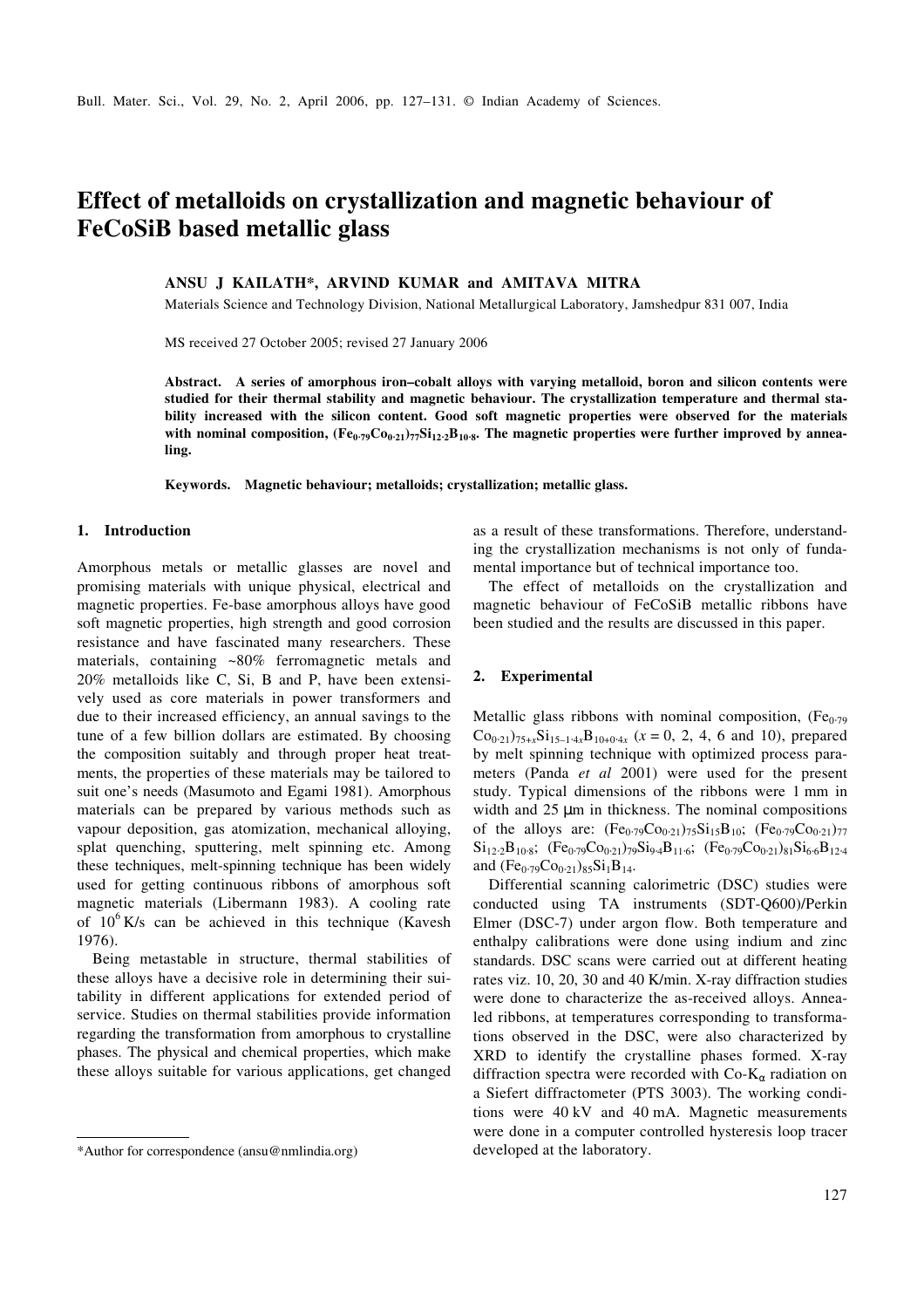

**Figure 1.** DSC plots of the melt spun ribbons with different Si contents: a. Si = 15%, b. Si = 12⋅2%, c. Si = 9⋅4%, d. Si = 6⋅6% and e.  $Si = 1\%$  recorded at 10 K/min.



**Figure 2.** The variation of the first and second crystallization peak temperatures with the silicon content.

## **3. Results and discussion**

## 3.1 *Crystallization studies*

Dynamic DSC scans of as quenched metallic ribbons were done at different heating rates. The DSC pattern of

these samples at a heating rate of 10 K/min is given in figure 1. Amorphous to crystalline transformation of these alloys consisted of atleast two steps as observed by the two-temperature resolved exotherms in the DSC pattern. These crystallization peaks were found to be partially overlapping for alloys having silicon content above 12%. These two peaks were found to separate further for lower silicon content. It is observed that the difference between the two-peak temperature is  $\sim 25^\circ$  for the alloy having 15% silicon and it increased to ~115° when the silicon content reduced to 1%. In other words, the temperature interval between the two crystallization stages increased with decreasing silicon percentage and hence the partial overlapping of the two exotherms in the DSC scans of higher silicon content resolves into two distinct exotherms as the silicon content decreases. The variation of the peak temperature of the first and second crystallization with silicon content, mentioned above, is plotted in figure 2. The shift of crystallization onsets to lower temperatures for alloys with lower silicon content indicated the monotonous decrease of the thermal stabilities of the amorphous alloys against crystallization. The crystallization kinetics of the melt spun ribbons were analysed using modified Kissinger equation (Mittemeijer *et al* 1988; Mitra *et al* 2003) relating to peak temperature,  $T_p$  and scan rate (*S*)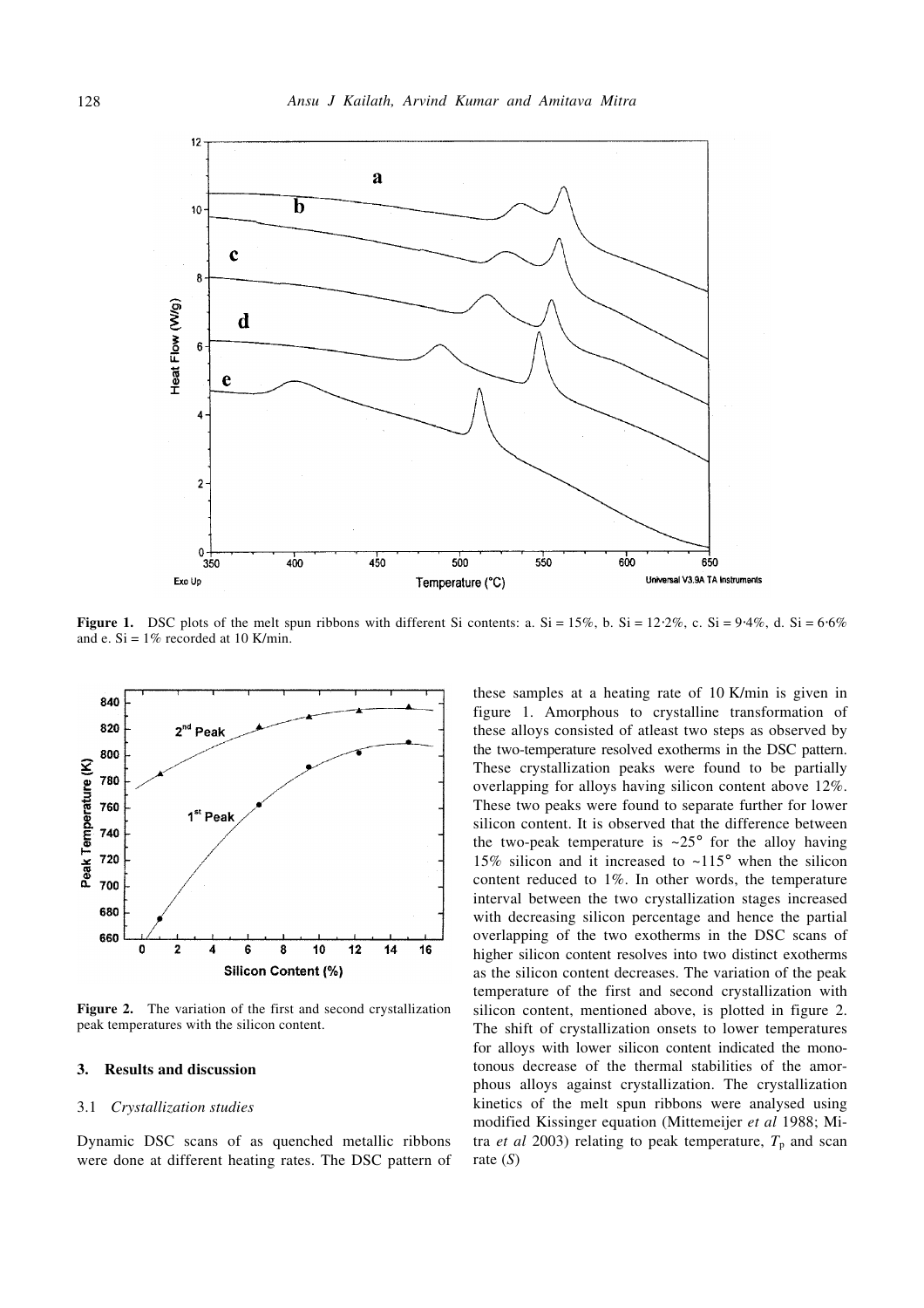$$
\ln(T_{p}^{2}/S) = E/RT_{p} + \ln(E/Rk_{0}),
$$
\n(1)

where  $E$  is the activation energy associated with the peak, *R* the gas constant,  $k_0$  the pre-exponential factor in the Arrhenius equation for rate constant, *k*,

$$
k = k_0 \exp(-E/RT),\tag{2}
$$

therefore, the time constant

$$
\tau = \tau_0 \exp(E/RT). \tag{3}
$$

Simple expressions for the rate constant,  $k_p$  (or time constant), at temperature,  $T_p$ , obtained by combining  $(1)$ – $(3)$ are as follows

$$
k_{\rm p} = (E/R) \times (S/T_{\rm p}^2),\tag{4}
$$

$$
\tau_{\rm p} = (R/E) \times (T_{\rm p}^2/S). \tag{5}
$$

The activation energies of two crystallization stages were determined by measuring the crystallization peak temperature,  $T_p$ , at different heating rates, *S*, by varying from 10–40 K/min. The Kissinger plots obtained for the two crystallization processes of different ribbons studied are shown in figures 3 and 4. It is observed that the Kissinger plots obtained for the two crystallization stages are linear, with the correlation factor  $(\langle r \rangle)$  above 0.99, indicating that kinetics of crystallization processes in these alloys are of the first order. Activation energies of different crystallization processes along with other crystallization parameters viz. onset, peak temperature and enthalpy, are given in table 1. The variation of activation energy values of first and second crystallization peaks with silicon content is plotted in figure 5. It is observed that the alloy with 1% silicon shows minimum activation energy value for the first crystallization. It is also observed that the activation energy values increased with the silicon con-



**Figure 3.** Kissinger plots of the 1st crystallization process of the melt spun ribbons with different Si contents: a.  $Si = 15\%$ , b. Si = 12⋅2%, c. Si = 9⋅4%, d. Si = 6⋅6% and e. Si = 1%.

tent. However, the activation energy values remained more or less the same for silicon content above 9%. The alloy with 1% silicon also shows the minimum activation energy value for the second crystallization step. It is well known that the changes in magnetic properties of the materials during high temperature applications are mainly due to the primary crystallization process. Therefore, the time constants for the transformation processes associated with the primary crystallization of these alloys were also determined by Kissinger (1956) analysis and shown in figure 6. The correlation factor  $(\langle r \rangle)$  for all the ribbons was above 0⋅99. The expressions obtained for melt-spun ribbons with different silicon contents are given below:



**Figure 4.** Kissinger plots of the 2nd crystallization process of the melt spun ribbons with different Si contents: a.  $Si = 15\%$ , b. Si = 12⋅2%, c. Si = 9⋅4%, d. Si = 6⋅6% and e. Si = 1%.



**Figure 5.** The variation of the activation energy values of first and second crystallization peaks with the silicon content.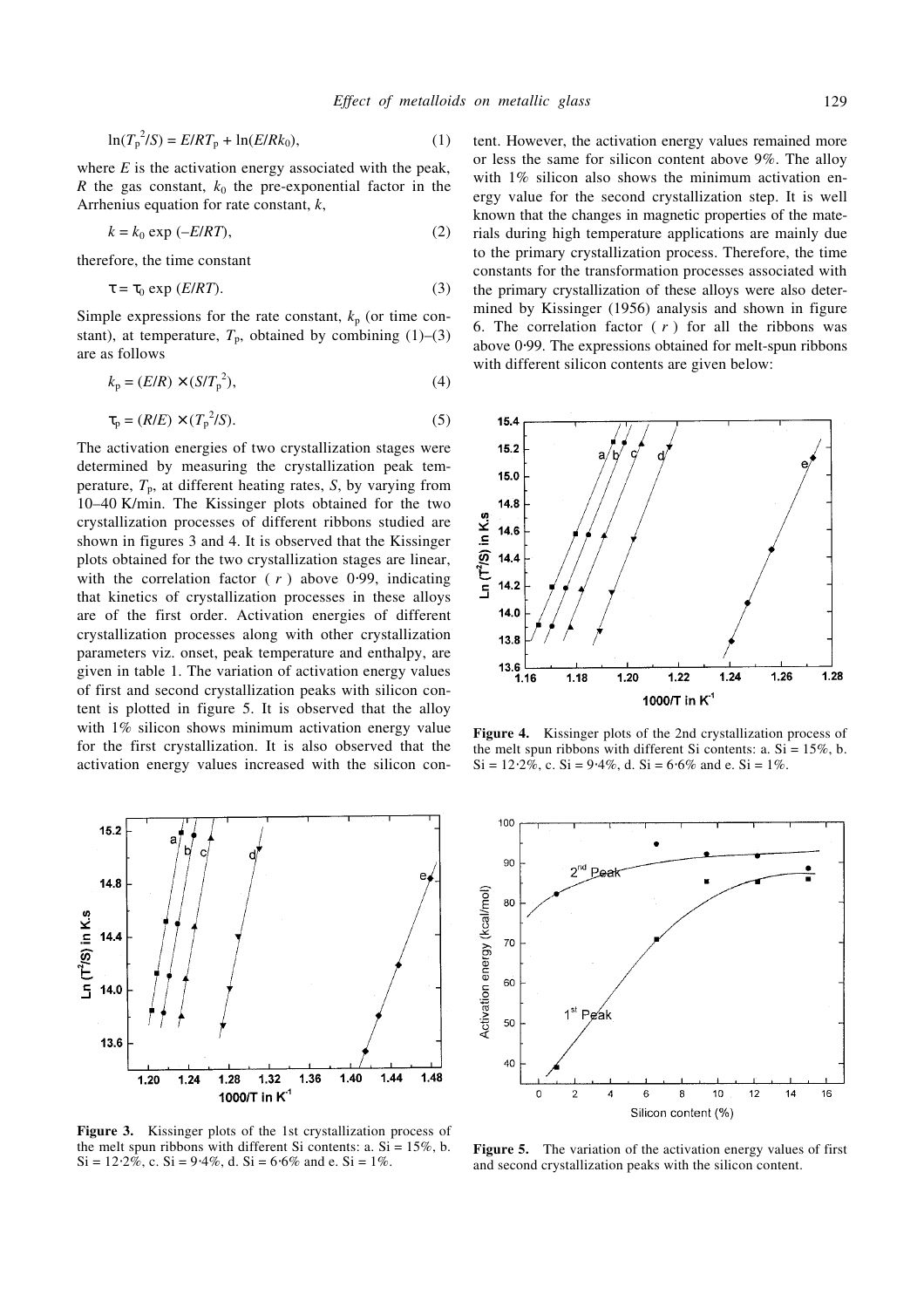|                                                                  | First crystallization                     |                                           |                                            |                                           | Second crystallization                        |                                           |                                      |                                           |
|------------------------------------------------------------------|-------------------------------------------|-------------------------------------------|--------------------------------------------|-------------------------------------------|-----------------------------------------------|-------------------------------------------|--------------------------------------|-------------------------------------------|
| Sample                                                           | $T_{\text{onset1}}$ (K)                   | $T_{\rm nl}$ (K)                          | $\Delta H_1$ (J/g)                         | $E_1$ (kcal/mol)                          | $T_{\text{onset2}}$ (K)                       | $T_{n2}$ (K)                              | $\Delta H_2$ (J/g)                   | $E_2$ (kcal/mol)                          |
| $Si = 15$<br>$Si = 12.2$<br>$Si = 9.4$<br>$Si = 6.6$<br>$Si = 1$ | 799.6<br>790.1<br>776.9<br>747.7<br>658.4 | 810.2<br>802.2<br>791.5<br>762.5<br>675.6 | 32.98<br>$36-7$<br>81.81<br>92.41<br>96.04 | 85.73<br>85.07<br>85.28<br>70.91<br>39.08 | 828.6<br>$826 - 4$<br>822.9<br>815.5<br>779.8 | 836.9<br>833.9<br>829.2<br>821.7<br>785.7 | 72.1<br>70.9<br>55.6<br>91.7<br>91.6 | 88.48<br>91.62<br>92.15<br>94.69<br>82.28 |

**Table 1.** Crystallization parameters of  $(Fe_{0.79}Co_{0.21})_{75+x}Si_{15-1.4x}B_{10+0.4x}$  alloys with different Si contents.



**Figure 6.** Time constants for the primary crystallization of the melt spun ribbons with different Si contents: a.  $Si = 15\%$ , b. Si =  $12.2\%$ , c. Si =  $9.4\%$ , d. Si =  $6.6\%$  and e. Si =  $1\%$ .



**Figure 7.** The X-ray diffraction pattern of the as-received and annealed samples: a. as-received, b. annealed after the first exothermic peak and c. annealed after the second exothermic peak.

for 15% Si,

$$
\ln \tau = 43.145 \times 10^3 / T - 48.738,\tag{6}
$$

for 12.2% Si.

$$
\ln \tau = 42.813 \times 10^3 / T - 48.859,\tag{7}
$$

for 9⋅4% Si,

$$
\ln \tau = 42.919 \times 10^3 / T - 47.439,\tag{8}
$$

for 6⋅6% Si,

$$
\ln \tau = 35.691 \times 10^3 / T - 42.202,\tag{9}
$$

and for 1% Si,

$$
\ln \tau = 19.668 \times 10^3 / T - 24.188. \tag{10}
$$

Using the above equations from  $(6)$ – $(10)$ , stability of the amorphous phase at a given temperature, could be determined.

### 3.2 *X-ray diffraction*

Structural characterization of amorphous to crystalline transformation of these alloys was done by X-ray diffraction. Figure 7 shows the X-ray diffraction pattern of as-cast and heat-treated samples. X-ray diffraction pattern of the as-quenched samples indicated a broad hump with intensity maximum at diffraction angles, 2θ, at around 52°  $(CoK_{\alpha})$  (figure 7a). X-ray diffraction pattern of the samples annealed just after the first exothermic peak (figure 7b) revealed the presence of Fe<sub>3</sub>Si and Co<sub>3</sub>Fe<sub>7</sub>. Samples annealed after the second exothermic peak (figure 7c) indicated the peaks of  $Fe<sub>3</sub>B$  in addition to the peaks of  $Fe<sub>3</sub>Si$ and  $Co<sub>3</sub>Fe<sub>7</sub>$ . X-ray diffraction pattern of these samples also show a broad peak, which can be attributed to the remaining amorphous phase (Mathur *et al* 1987; Nagarajan *et al* 1988; Trudeau *et al* 1990; Stergioudis *et al* 1992; Conde *et al* 1993).

#### 3.3 *Magnetic measurements*

The coercivity  $(H_c)$  of the metallic ribbons was measured in as received and annealed samples. The results are tabulated